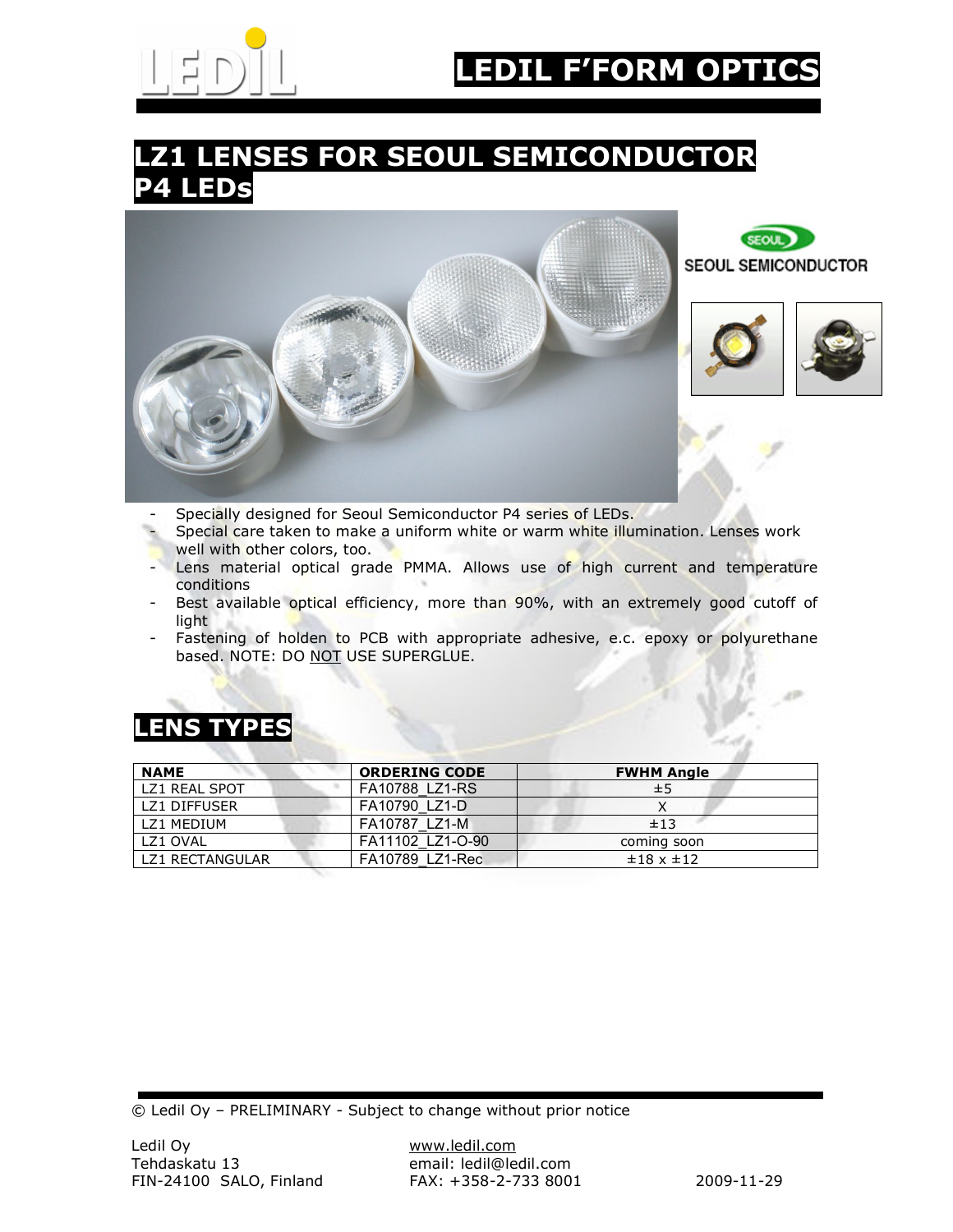

**MEASUREMENT DATA** 

**Relative Intensity of LZ1-RS (n. 10450)**



© Ledil Oy – PRELIMINARY - Subject to change without prior notice

email: ledil@ledil.com<br>FAX: +358-2-733 8001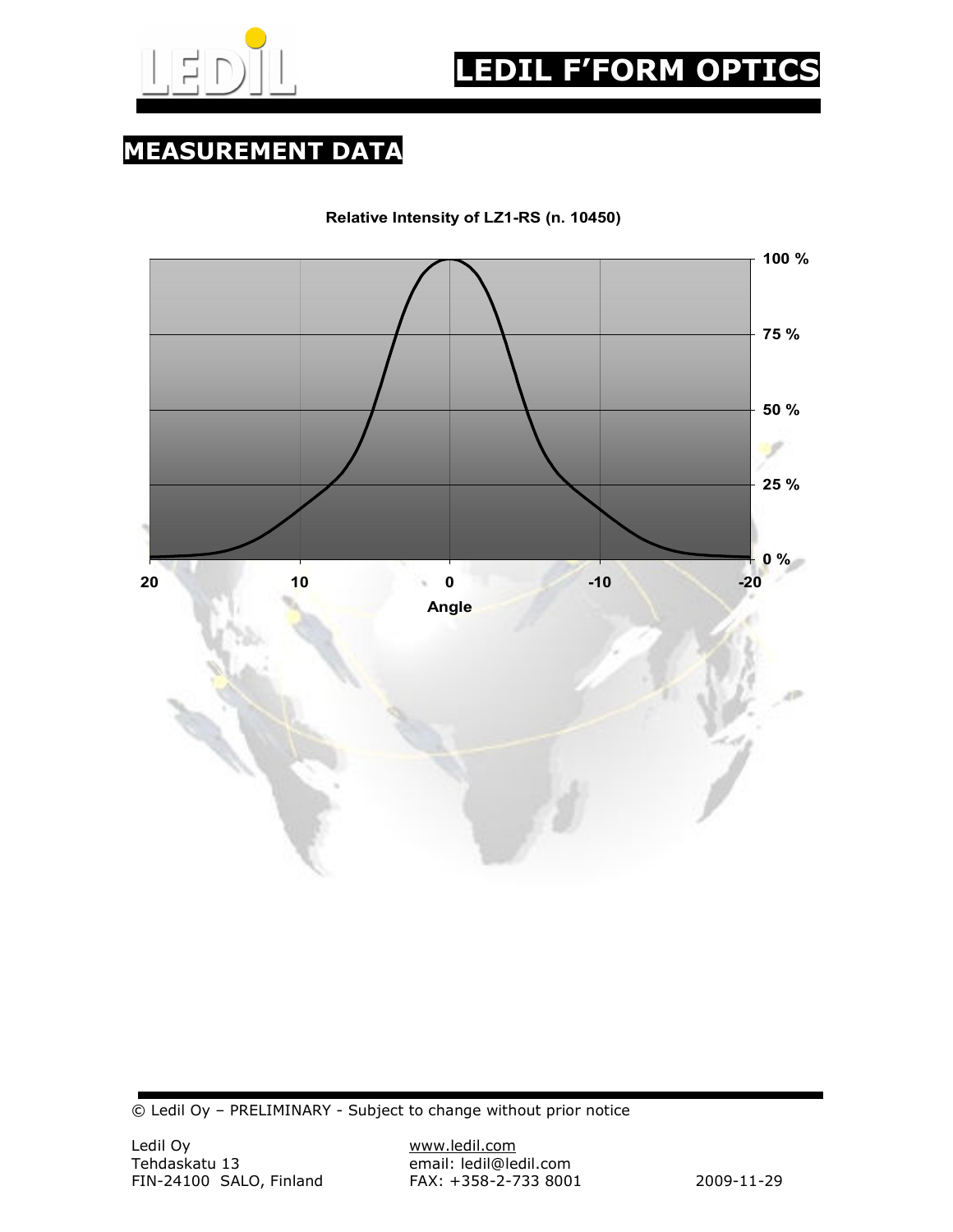

# **LEDIL F'FORM OPTICS**

**Relative Intensity of LZ1\_M**



© Ledil Oy – PRELIMINARY - Subject to change without prior notice

email: ledil@ledil.com<br>FAX: +358-2-733 8001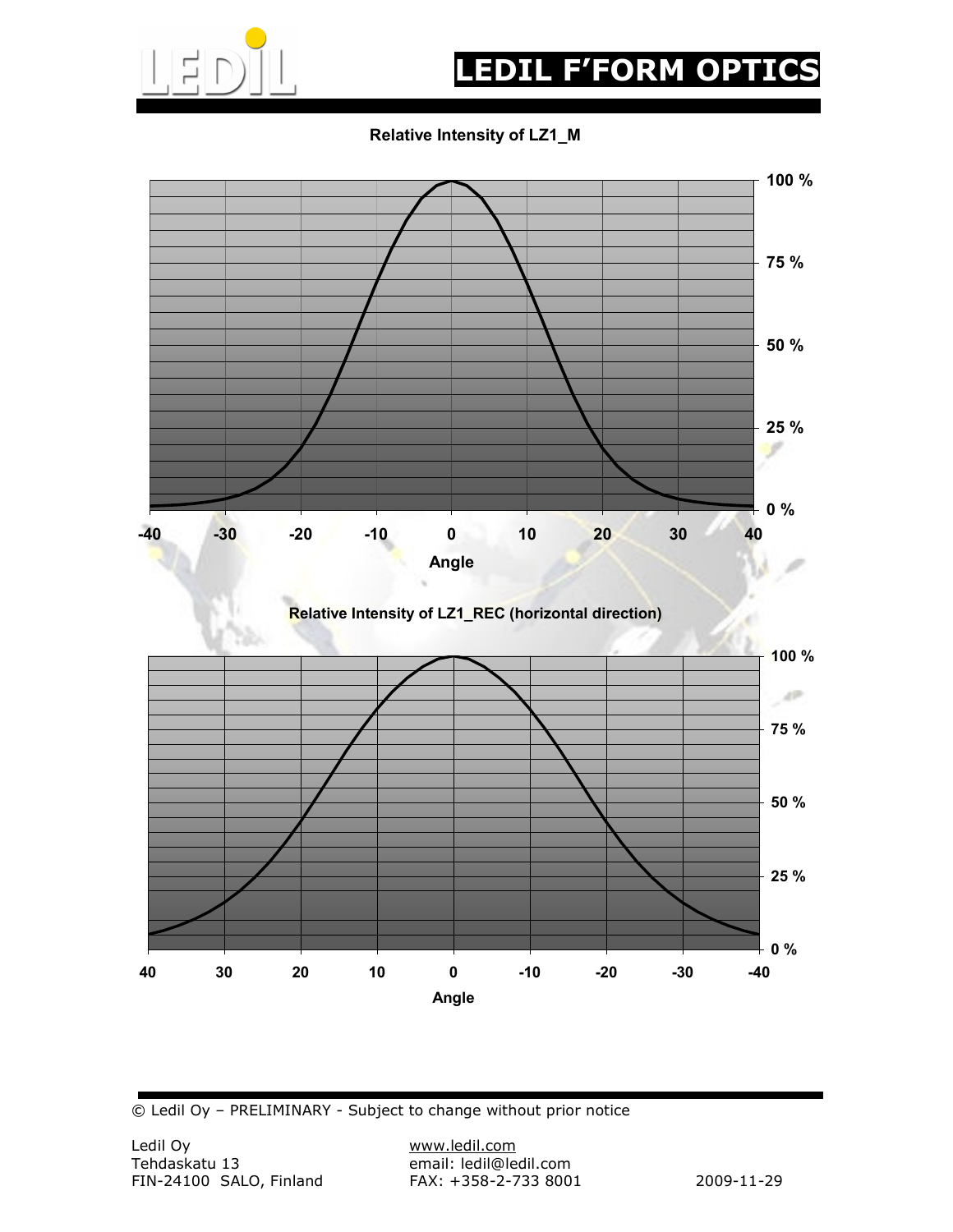

#### **Relative Intensity of LZ1\_REC (vertical direction)**



© Ledil Oy – PRELIMINARY - Subject to change without prior notice

email: ledil@ledil.com<br>FAX: +358-2-733 8001